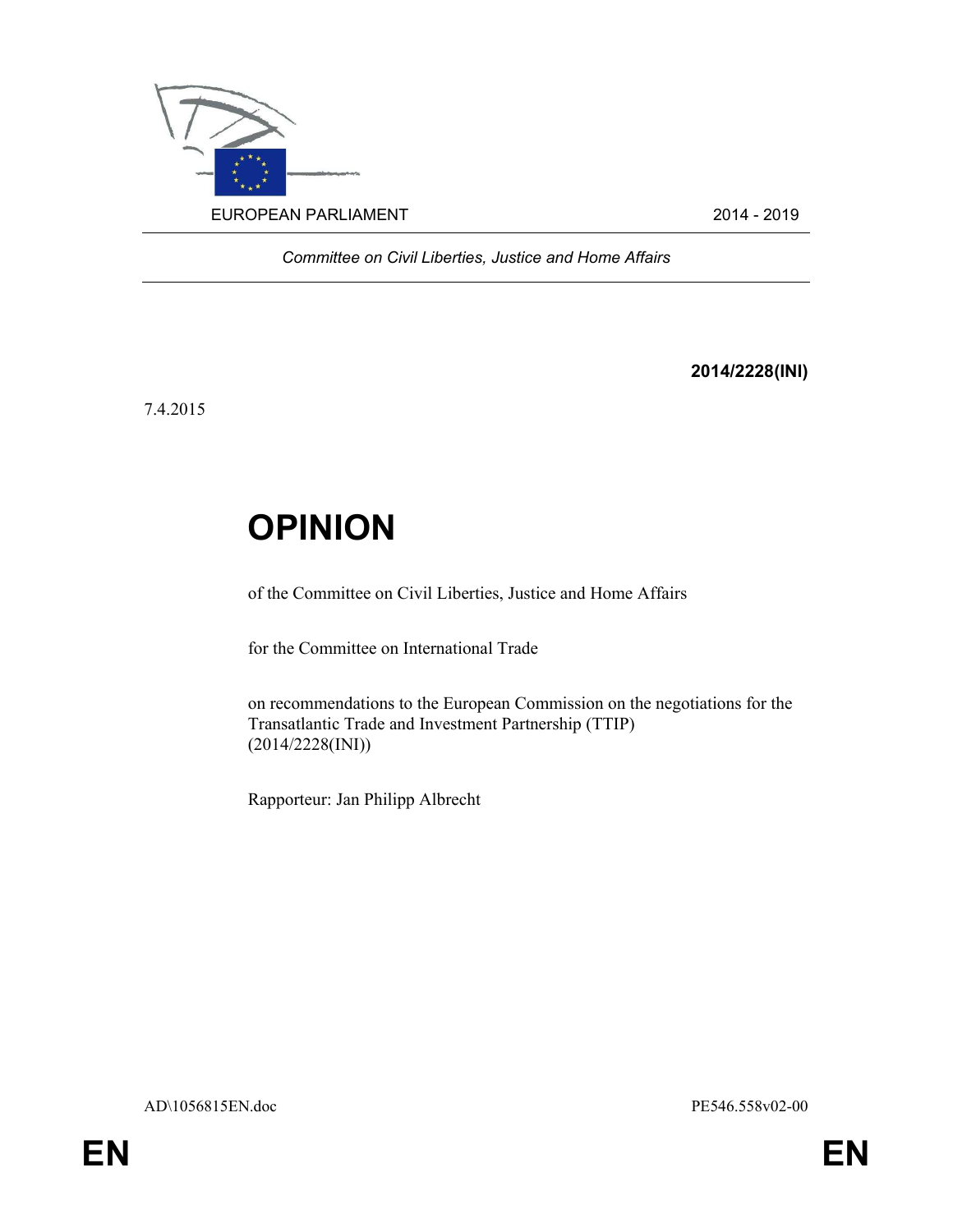PA\_NonLeg

PE546.558v02-00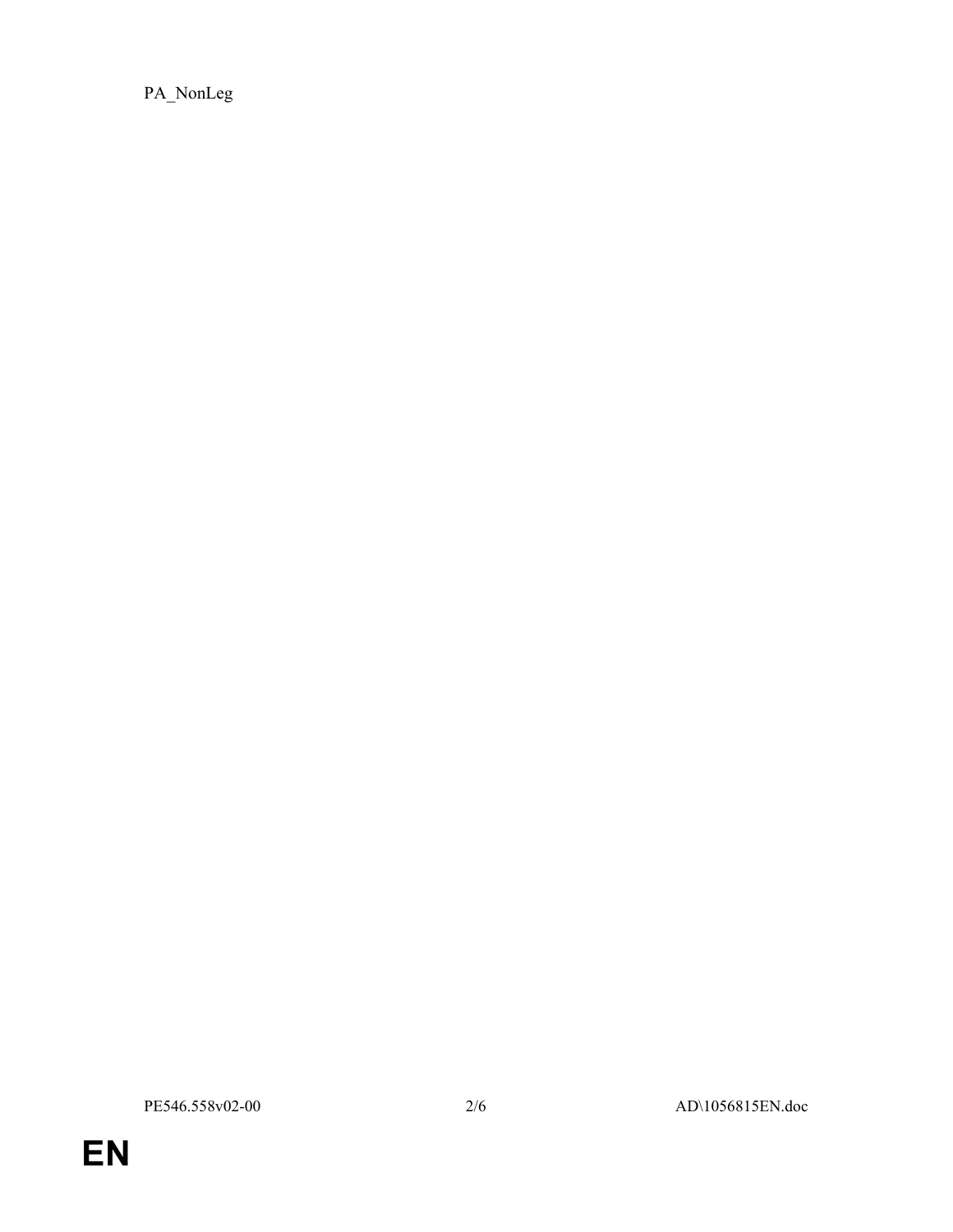## SUGGESTIONS

The Committee on Civil Liberties, Justice and Home Affairs calls on the Committee on International Trade, as the committee responsible, to incorporate the following suggestions into its motion for a resolution:

- having regard to the Council negotiating directives for the Transatlantic Trade and Investment Partnership between the European Union and the United States of America,
- having regard to its resolution of 23 May 2013 on EU trade and investment negotiations with the United States of America<sup>1</sup>, in particular paragraph 13 thereof,
- having regard to its resolution of 12 March 2014 on the US NSA surveillance programme, surveillance bodies in various Member States and their impact on EU citizens' fundamental rights and on transatlantic cooperation in Justice and Home Affairs<sup>2</sup>,
- A. whereas the Union is bound by the Charter of Fundamental Rights of the European Union (the Charter), including Article 8 thereof on the right to the protection of personal data, and by Article 16 of the Treaty on the Functioning of the European Union (TFEU) on the same fundamental right, as a key pillar of EU primary law which must be fully respected by all international agreements;
- B. whereas the Union is bound by Article 2 of the Treaty on European Union (TEU), inter alia, to uphold the values of democracy and the rule of law;
- C. whereas the Union is bound by Articles 20 and 21 of the Charter to uphold the principles of equality before the law and freedom from discrimination;
- D. whereas Articles 1 and 10(3) TEU both stipulate that decisions must be taken as openly and as closely as possible to the citizen; whereas transparency and open dialogue between the partners, including citizens, are of the utmost importance during the negotiations and also in the implementing phase; whereas Parliament endorses the Ombudsman's call for a transparent approach;
- E. whereas ongoing negotiations on international trade agreements, including the Transatlantic Trade and Investment Partnership (TTIP) and the Trade in Services Agreement (TiSA), also touch upon international data flows while excluding privacy and data protection entirely, which will be discussed in parallel within the framework of the 'US-EU Safe Harbor' and of the US-EU Data Protection Umbrella Agreement;
- F. whereas in the seventh round of negotiations for the TTIP the US negotiators proposed a draft chapter on e-commerce; whereas this draft is not available to Members of the European Parliament; whereas the draft US text on e-commerce for the TiSA would undermine EU rules and safeguards for the transfer of personal data to third countries; whereas Parliament reserves the right to express its opinion after consulting any future text proposals and drafts of the TTIP agreement;

 1 Texts adopted, P7\_TA(2013)0227.

 $2$  Texts adopted, P7 TA(2014)0230.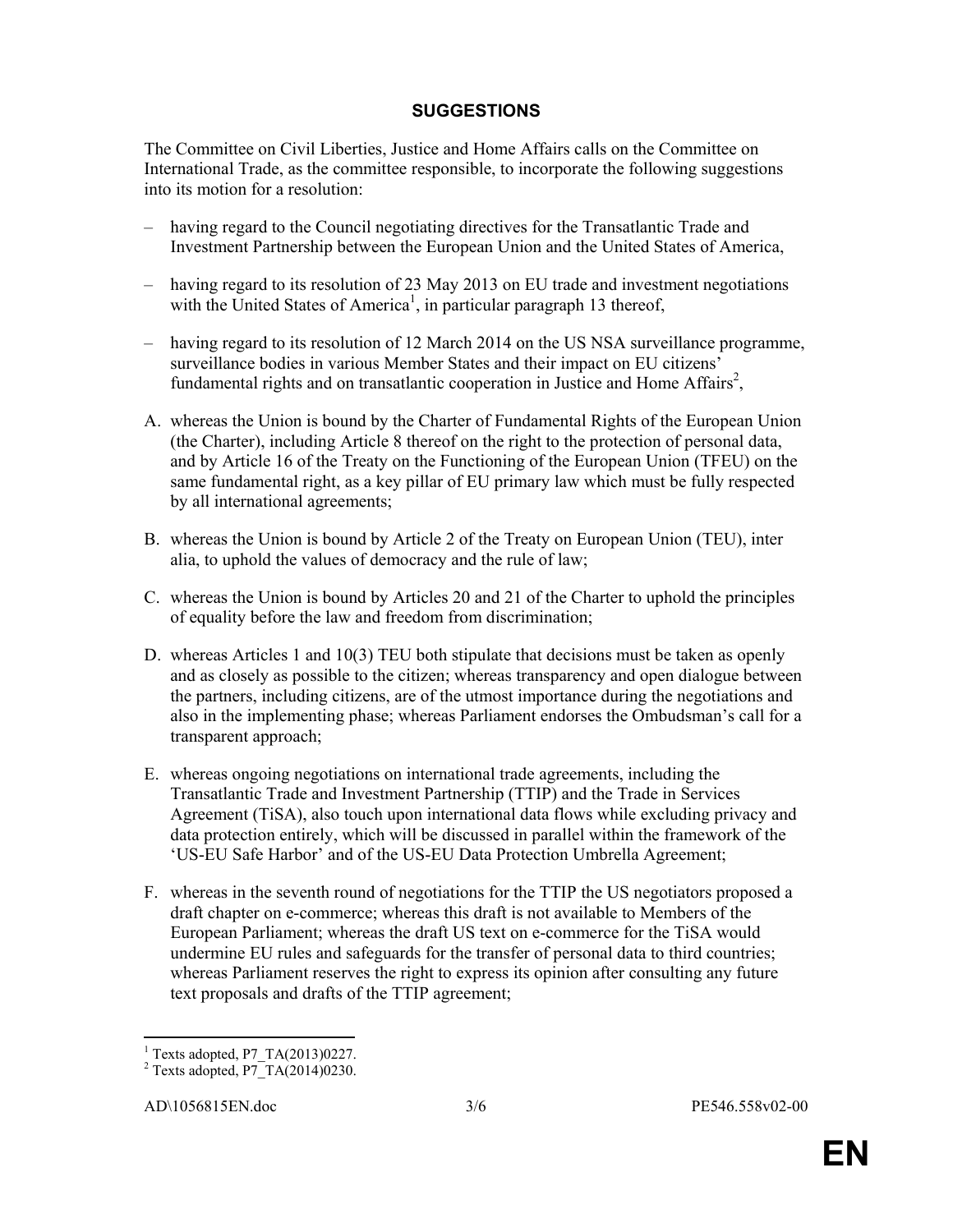- G. whereas citizens of a state which is a contracting party in a free trade area ought to enjoy ease of access to the entire area;
- H. whereas most EU Member States and the United States have ratified the OECD Convention on Combating Bribery of Foreign Public Officials in International Business Transactions; whereas several EU Member States and the US have ratified the UN Convention against Corruption; whereas several EU Member States and the US are members of the Financial Action Task Force on Money Laundering;
- 1. Addresses the following recommendations to the Commission:
	- (a) to ensure that the agreement guarantees full respect for EU fundamental rights standards through the inclusion of a legally binding and suspensive human rights clause as a standard part of EU trade agreements with third countries;
	- (b) to keep in mind that the consent of the European Parliament to the final TTIP agreement could be endangered as long as the blanket mass surveillance activities are not completely abandoned and an adequate solution is found for the data privacy rights of EU citizens, including administrative and judicial redress, as stated in paragraph 74 of Parliament's aforementioned resolution of 12 March 2014;
	- (c) to take immediate measures to ensure, in particular, that the recommendations made in Parliament's aforementioned resolution of 12 March 2014 concerning the development of a European strategy for IT independence and an EU cyber strategy are implemented;
	- (d) to incorporate, as a key priority, a comprehensive and unambiguous horizontal selfstanding provision, based on Article XIV of the General Agreement on Trade in Services (GATS), that fully exempts the existing and future EU legal framework for the protection of personal data from the agreement, without any condition that it must be consistent with other parts of the TTIP, and to ensure that the agreement does not preclude the enforcement of exceptions for the supply of services which are justifiable under the relevant World Trade Organisation rules (Articles XIV and XIVbis of the GATS);
	- (e) to ensure that personal data can be transferred outside the Union only if the provisions on third-country transfers in EU data protection laws are complied with; to negotiate on provisions which touch upon the flow of personal data only if the full application of EU data protection rules is guaranteed and respected;
	- (f) to ensure that the draft chapter on e-commerce proposed by US negotiators in the seventh TTIP negotiation round is not accepted as a basis for negotiations, should it contain similar conditions to those set out in the US draft chapter on e-commerce for the TiSA negotiations; to oppose the US draft TiSA chapter on e-commerce with regard to personal data; to ensure a satisfactory conclusion of the negotiations on the Safe Harbor and the Data Protection Umbrella Agreement;
	- (g) to keep in mind that EU rules on the transfer of personal data may prohibit the processing of such data in third countries if they do not meet the EU adequacy standard; to insist that any requirements for the localisation of data processing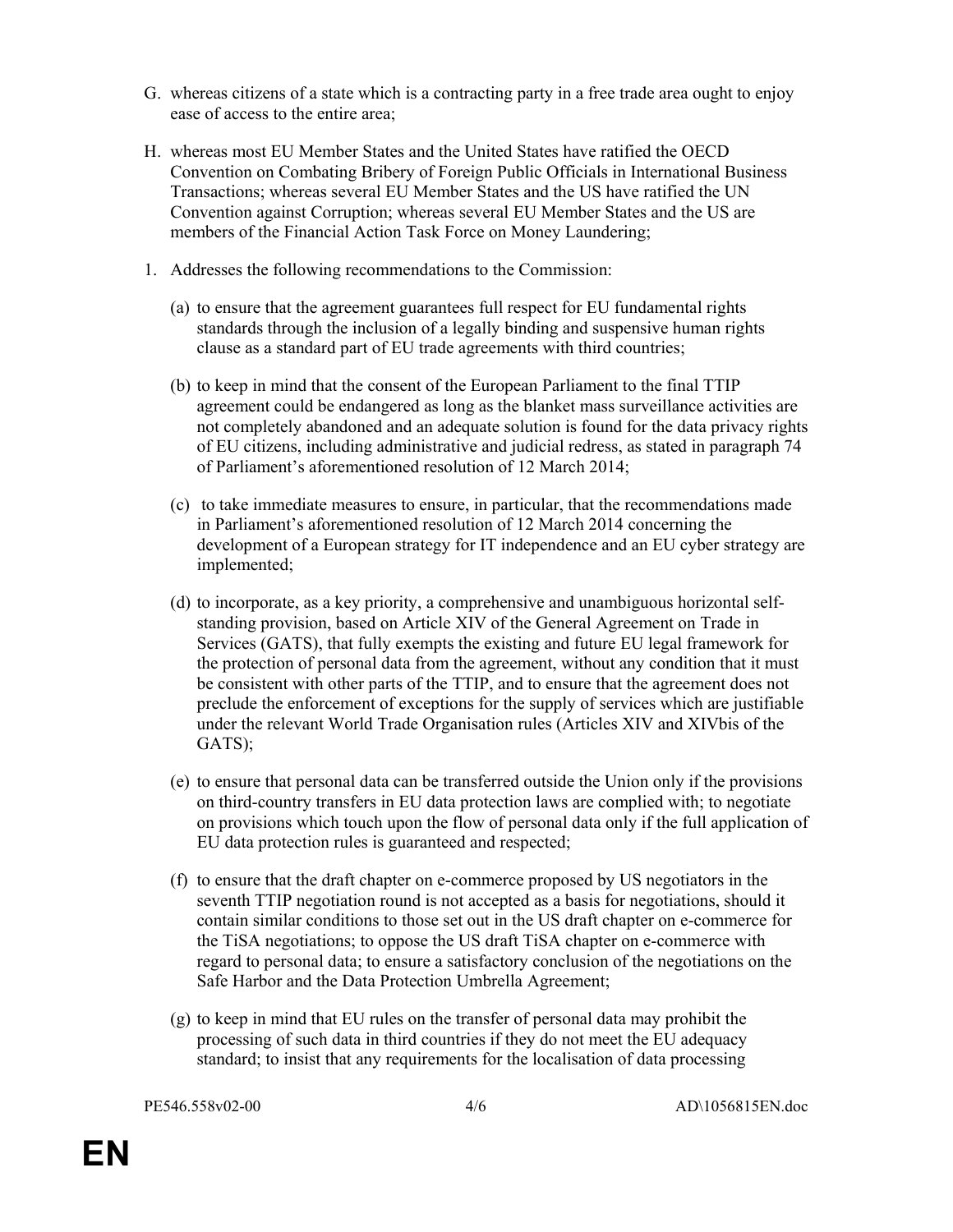equipment and establishments be in line with EU rules on data transfers; to cooperate with the US and other third countries in the appropriate settings with a view to adopting adequate high data protection standards around the world, in particular in the framework of the Safe Harbor and the Data Protection Umbrella Agreement;

- (h) to ensure that decisions on legal conflicts about fundamental rights are made only by competent ordinary courts; to ensure that provisions on investor-state dispute settlement (ISDS) do not prevent equal access to justice or undermine democracy;
- (i) to show full regard for the need for transparency and accountability in the negotiations throughout the entire process, and to fulfil its obligation under Article 218(10) TFEU, which a recent Court of Justice ruling confirmed as being of statutory character<sup>1</sup>, to keep Parliament fully informed on an immediate basis at all stages of the negotiations; to ensure public access to relevant negotiation documents from all parties, with the exception of those which are to be classified with clear justification on a case-by-case basis, with a public justification of the extent to which access to the undisclosed parts of the document in question is likely to specifically and actually undermine the interests protected by the exceptions, in line with Regulation (EC) No 1049/2001 of the European Parliament and of the Council of 30 May 2001 regarding public access to European Parliament, Council and Commission documents<sup>2</sup>; to ensure that the agreement in no way weakens the laws of the EU or of its Member States on public access to official documents;
- (j) to increase, in the framework of the negotiations, political pressure on the US to guarantee full visa reciprocity and equal treatment for all citizens of the EU Member States without discrimination as regards their access to the US;
- (k) to include a clause on corruption, tax fraud, tax evasion and money laundering in the agreement in order to establish enhanced cooperation between the Member States and the US, including mechanisms for more efficient international cooperation, mutual legal assistance, asset recovery, technical assistance, exchange of information and implementation of international recommendations and standards.

 $\overline{a}$ 

<sup>&</sup>lt;sup>1</sup> Case C-658/11 Parliament v Council, judgment of 24 June 2014.

<sup>2</sup> OJ L 145, 31.5.2001, p. 43.